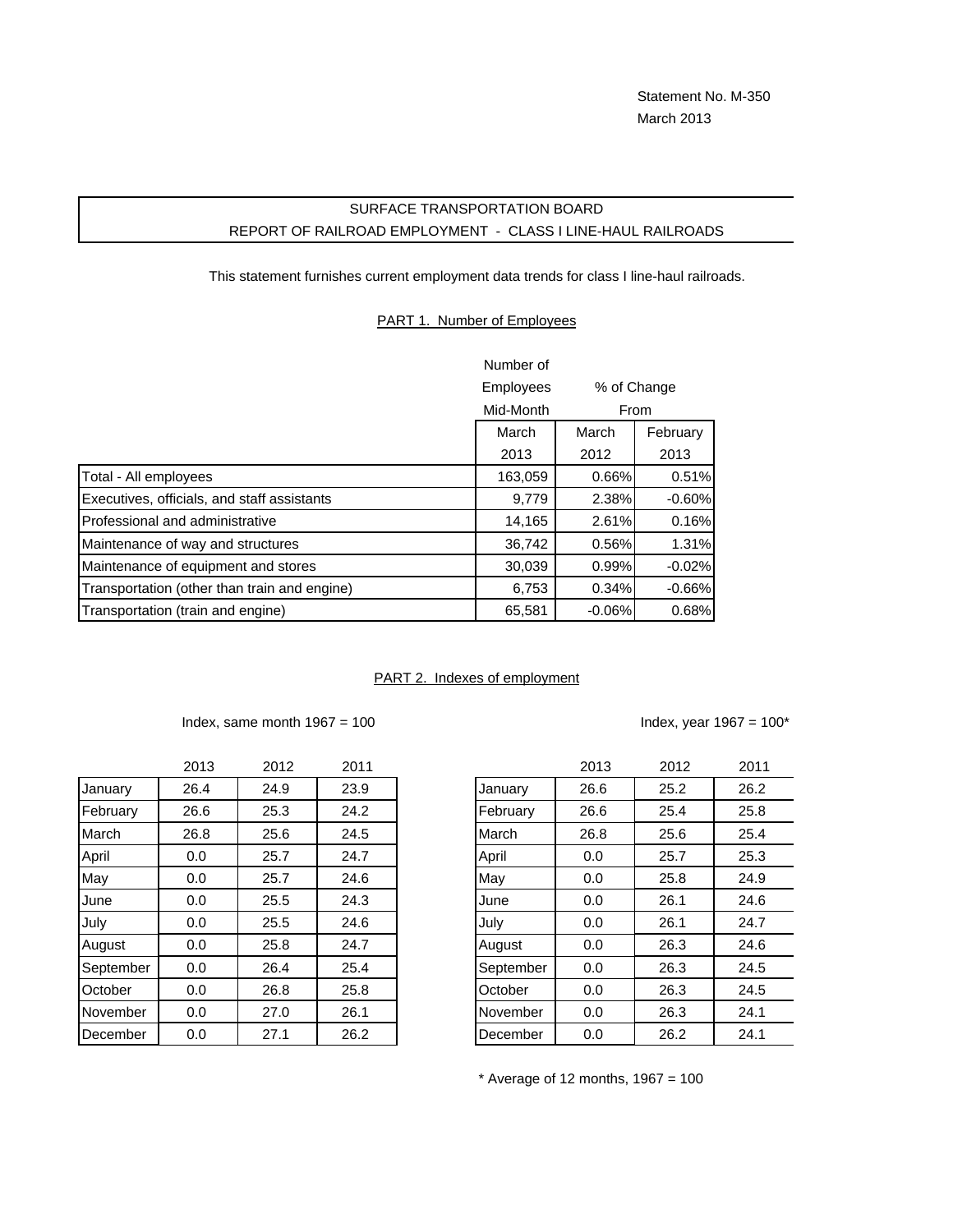Source: Monthly Report of Number of Employees submitted by Class I Railroads. These reports have not been verified by the Surface Transportation Board.



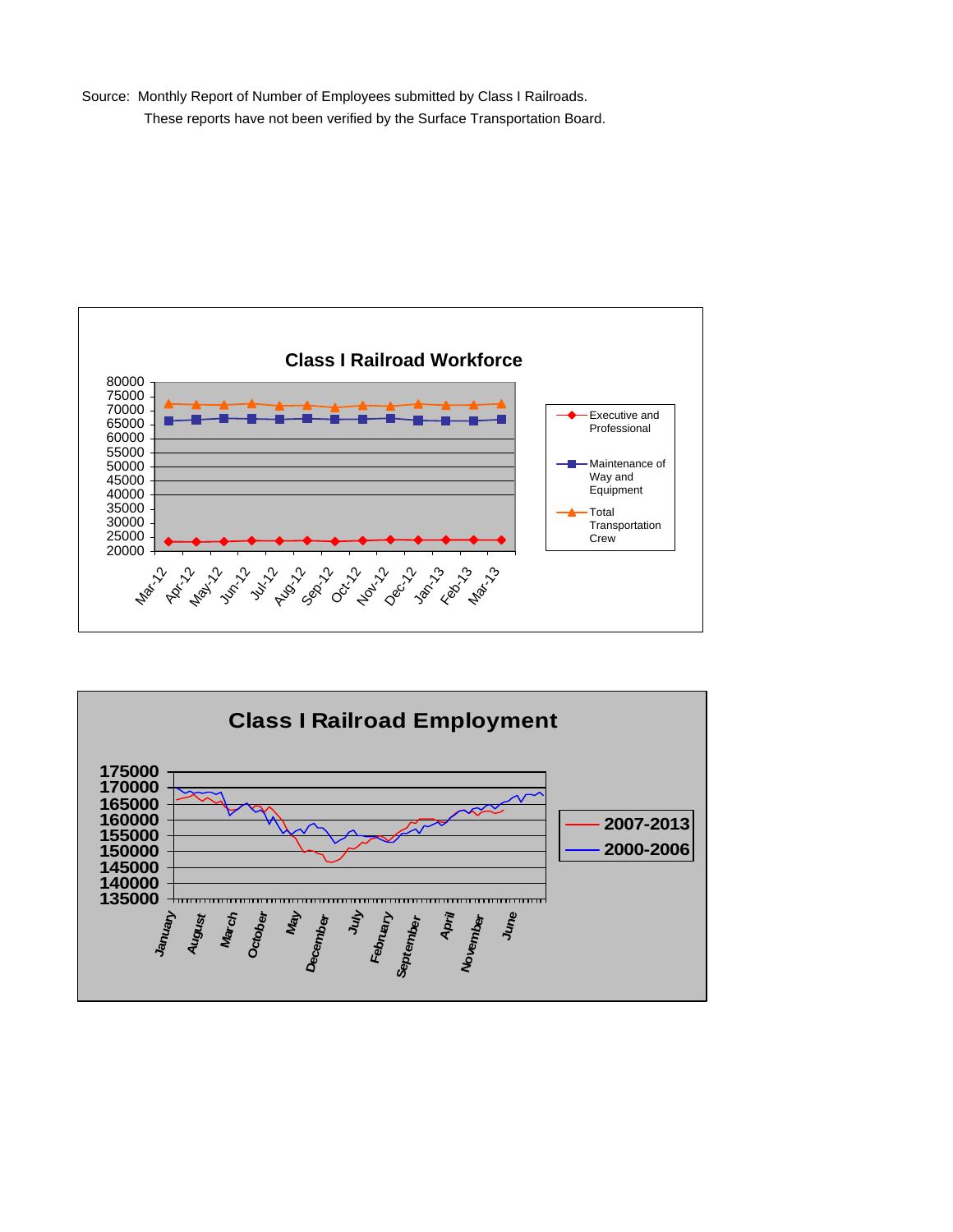## EMPLOYEES BY COMPANY AND JOB DESCRIPTION

|                   |                                 | Executives,<br>Officials, and<br><b>Staff Assistants</b> | <b>Professional and</b><br><b>Administrative</b> | Way and<br><b>Structures</b> | Maintenance of Maintenance of<br><b>Stores</b> | Transportation<br><b>Equipment and (Other Than Train</b><br>& Engine) |
|-------------------|---------------------------------|----------------------------------------------------------|--------------------------------------------------|------------------------------|------------------------------------------------|-----------------------------------------------------------------------|
| <b>CARRIER</b>    |                                 | L <sub>100</sub>                                         | L200                                             | L 300                        | $L$ 400                                        | L500                                                                  |
| <b>March 2013</b> |                                 |                                                          |                                                  |                              |                                                |                                                                       |
| <b>BNSF</b>       | 130500                          | 1,811                                                    | 3,892                                            | 8,760                        | 7,545                                          | 1,752                                                                 |
| <b>CSX</b>        | 121500                          | 1,347                                                    | 3,412                                            | 6,538                        | 5,228                                          | 1,619                                                                 |
| CN/GTW            | 114900                          | 331                                                      | 618                                              | 1,773                        | 834                                            | 337                                                                   |
|                   | (Includes all CN US Operations) |                                                          |                                                  |                              |                                                |                                                                       |
| <b>KCS</b>        | 134500                          | 271                                                      | 397                                              | 510                          | 385                                            | 75                                                                    |
| <b>NS</b>         | 117100                          | 1,916                                                    | 2,589                                            | 6,351                        | 6,102                                          | 1,418                                                                 |
| SOO               | 137700                          | 300                                                      | 307                                              | 1,065                        | 570                                            | 231                                                                   |
| UP                | 139400                          | 3,803                                                    | 2,950                                            | 11,745                       | 9,375                                          | 1,321                                                                 |
| <b>TOTAL</b>      |                                 | 9,779                                                    | 14,165                                           | 36,742                       | 30,039                                         | 6,753                                                                 |
| <b>NRPC</b>       | 103000                          | 1,413                                                    | 4,874                                            | 2,891                        | 4,910                                          | 2,919                                                                 |

|              | March   | March   | February | % Ch     |
|--------------|---------|---------|----------|----------|
|              | 2013    | 2012    | 2013     | Year     |
| $L$ 100      | 9,779   | 9,552   | 9,838    | 2.38%    |
| L200         | 14,165  | 13,805  | 14,143   | 2.61%    |
| L300         | 36,742  | 36,539  | 36,268   | 0.56%    |
| $L$ 400      | 30,039  | 29,744  | 30,046   | 0.99%    |
| L500         | 6,753   | 6,730   | 6,798    | 0.34%    |
| L600         | 65,581  | 65,622  | 65,135   | $-0.06%$ |
| <b>TOTAL</b> | 163,059 | 161,992 | 162,228  | 0.66%    |

|           |               |               | Ratio         |
|-----------|---------------|---------------|---------------|
|           | 1967          | 2013          | Corresp.      |
|           | <b>Months</b> | <b>Months</b> | <b>Months</b> |
| January   | 614,766       | 162,043       | 26.4          |
| February  | 610,335       | 162,228       | 26.6          |
| March     | 608,751       | 163,059       | 26.8          |
| April     | 611,136       | 0             | 0.0           |
| May       | 613,824       | 0             | 0.0           |
| June      | 624,153       | 0             | 0.0           |
| July      | 623,096       | 0             | 0.0           |
| August    | 619,419       | 0             | 0.0           |
| September | 606,714       | 0             | 0.0           |
| October   | 597,271       | 0             | 0.0           |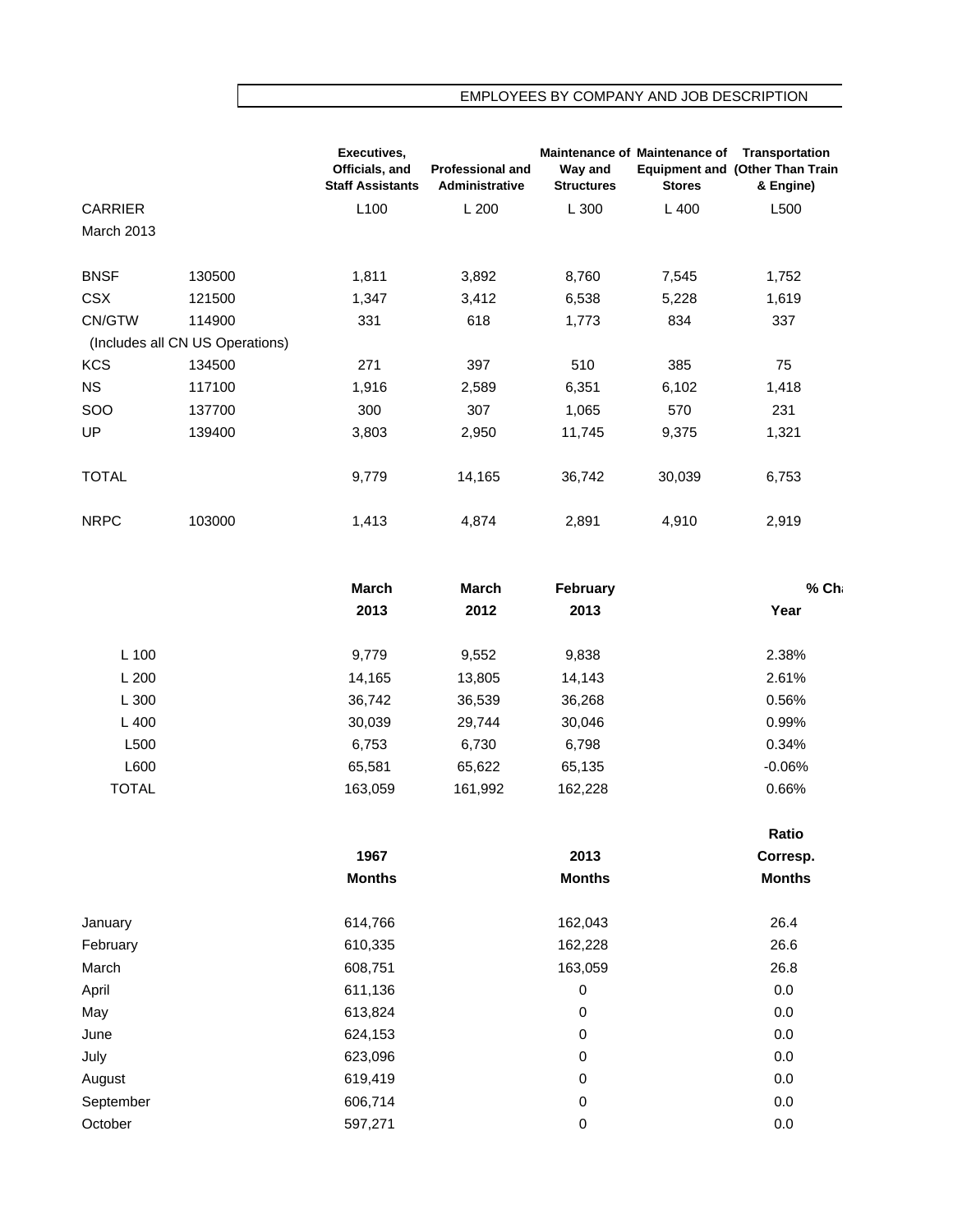| November | 593.568 | 0.0 |
|----------|---------|-----|
| December | 590,100 | 0.0 |

Source: Monthly Report of Number of Employees submitted by Class I Railroads. These reports have not been verified by the Surface Transportation Board.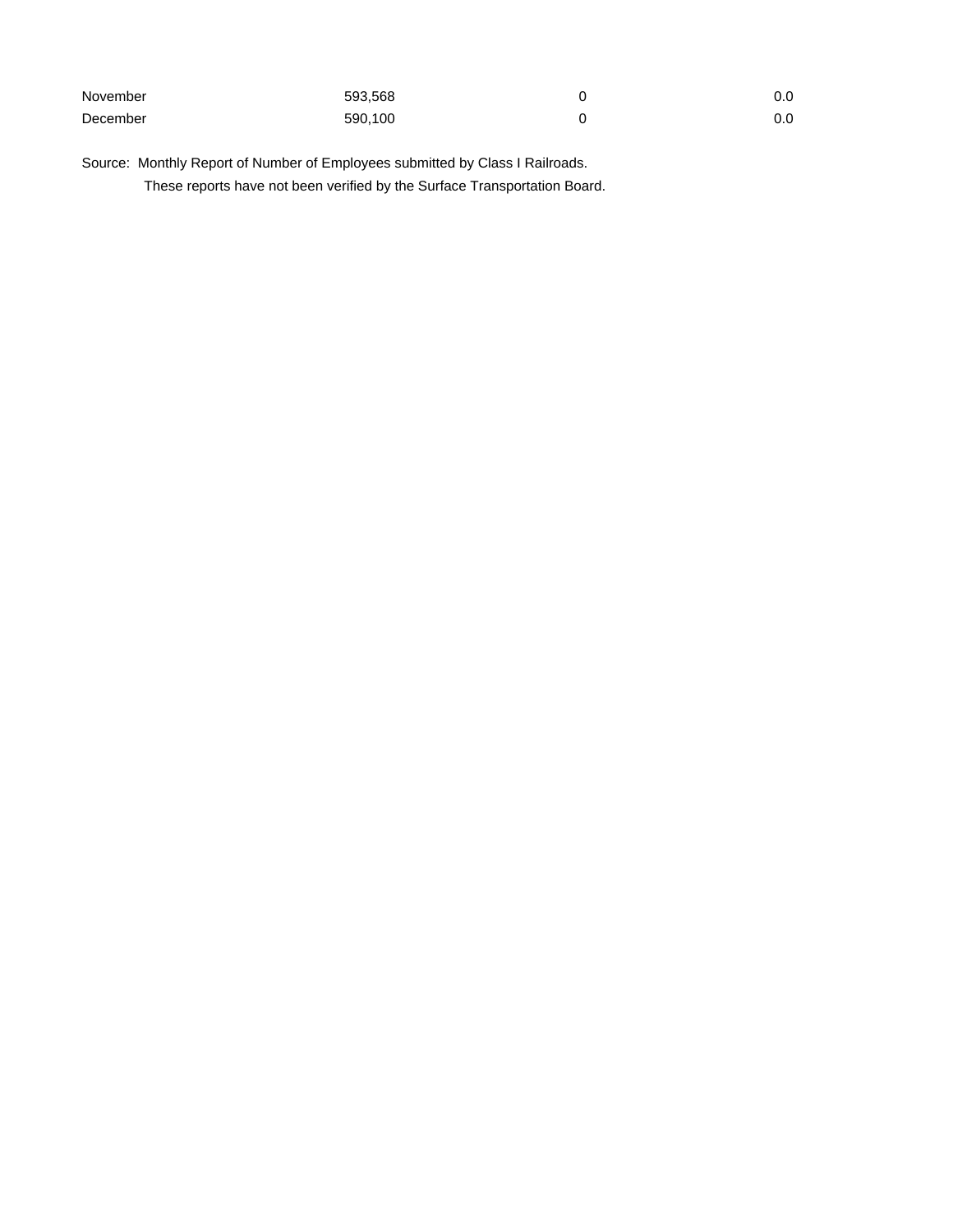| Transportation<br>(Train & Engine)<br>L600 | <b>Total</b><br>TOTAL |
|--------------------------------------------|-----------------------|
|                                            |                       |
| 18,124                                     | 41,884                |
| 10,794                                     | 28,938                |
| 2,546                                      | 6,439                 |
|                                            |                       |
| 1,271                                      | 2,909                 |
| 11,511                                     | 29,887                |
| 1,553                                      | 4,026                 |
| 19,782                                     | 48,976                |
| 65,581                                     | 163,059               |
| 3.404                                      | 20,411                |

### **ange**

**Month**

- -0.60% 0.16% 1.31% -0.02% -0.66% 0.68% 0.51% **Ratio Average Month** 26.6
	- 26.6 26.8 0.0 0.0 0.0 0.0
	- 0.0 0.0
	- 0.0